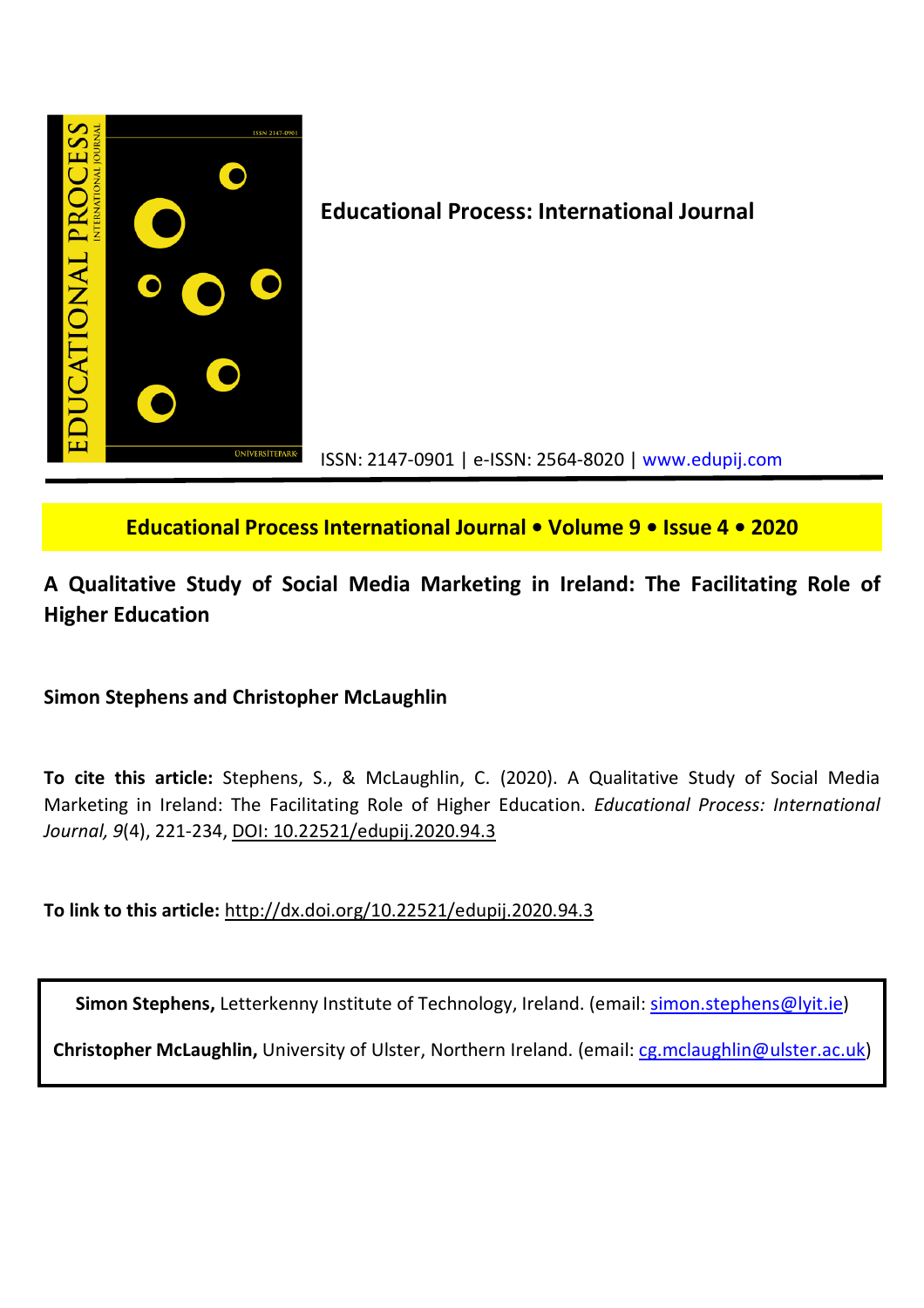## **A Qualitative Study of Social Media Marketing in Ireland: The Facilitating Role of Higher Education**

### SIMON STEPHENS and CHRISTOPHER MCLAUGHLIN

### **Abstract**

In this paper we present a qualitative study of social media marketing by small business owners in Ireland**.** We present data from interviews with six owner/managers, six employees, and six experts. Exploring the three perspectives simultaneously facilitates a three-way narrative. We apply narrative structuring as proposed by Kvale (2006) in order to provide insight into the understanding, practices, motivations, behavior, and activities of small businesses as they relate to marketing; specifically, social media-based marketing. The delivery of skills to small businesses create challenges for higher education in terms of the design of curriculum, pedagogy and accreditation. A significant finding of this study is the influence that the attitudes, knowledge and capacity of the owners have on their propensity to engage with social media marketing. There is a role for higher education in bridging this gap. However, this is not just in the delivering of traditional skills, but working as facilitators and developing student, graduate and employee advocates through a comprehensive provision of experiential and work-based learning initiatives. This paper presents novel insights and improves our understanding of the role of higher education in supporting the training needs of small businesses. In our conclusion we present a series of recommendations on the design of customized training programs for small businesses.

**Keywords:** Social media, higher education, marketing, experiential learning.



………………………………………........….....………………………………...…………… EDUPIJ • ISSN 2147-0901 • e-ISSN 2564-8020

Copyright © 2020 by ÜNİVERSİTEPARK edupij.com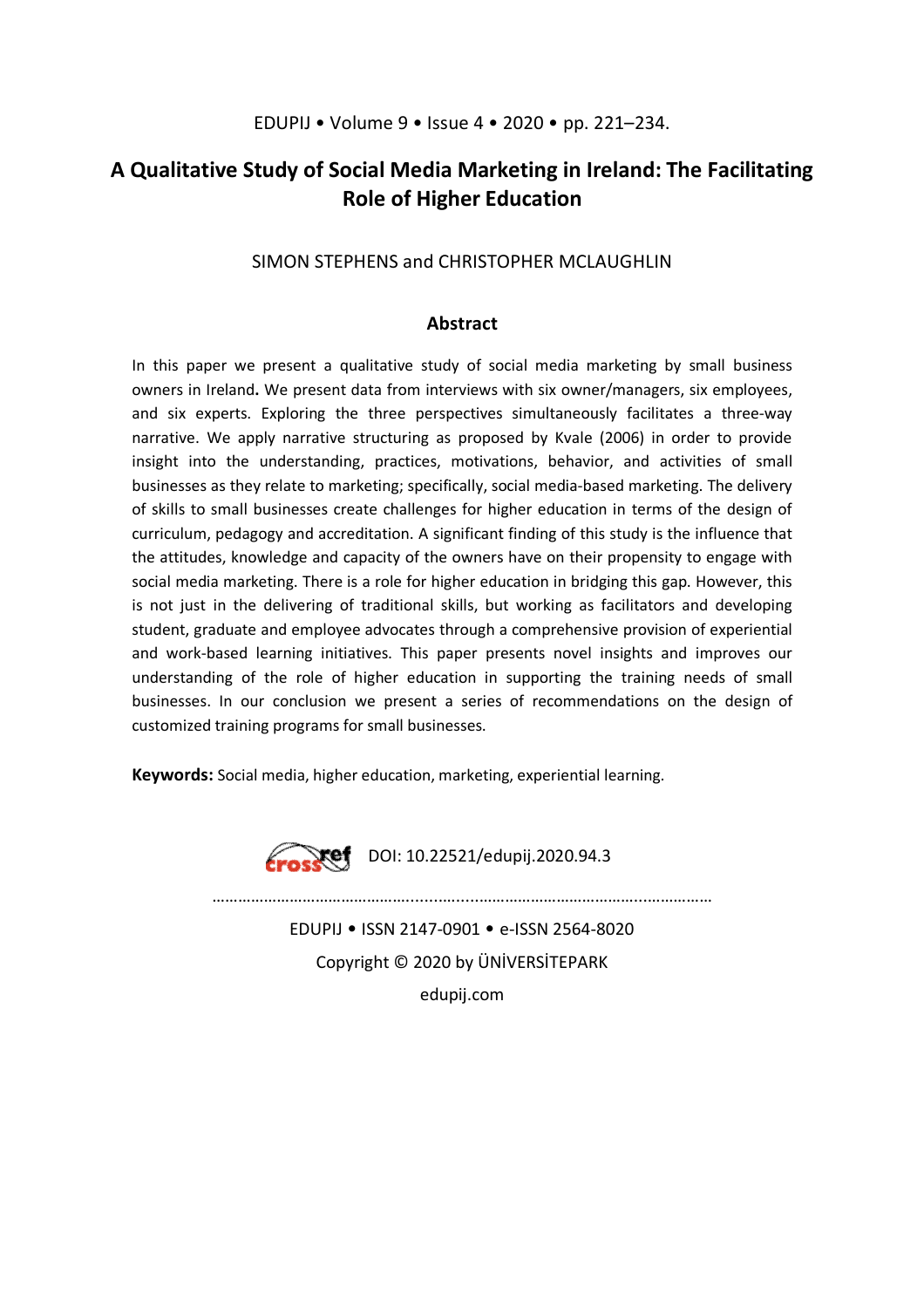#### **Introduction**

The role of higher education as a means for facilitating the transfer of knowledge and skills into meaningful business activity for small business is documented in the academic literature (Lockett et al., 2008; Suleman, 2018; Wall, 2017). The perceptions of owners have been studied (Matlay & Addis, 2003; Scarmozzino et al., 2017; Troise & Tani, 2020); as has the experience of academics (Bieberhofer et al., 2019; Gordon et al., 2012; Hynes & Richardson, 2007) and those of the business (Adegbuyi et al., 2015; Ahmad et al., 2019; Öztamur & Karakadılar, 2014). This paper adopts a novel approach by examining the three perspectives simultaneously. This approach facilitates a three-way narrative and provides multiple perspectives on the purpose, process, benefits, and challenges of developing social media marketing capabilities within a small business setting. The rational for this study is that as the small business sector grows and diversifies so does its training and education needs. A key element of success is targeted, cost-effective marketing. The proliferation of social media platforms offers many opportunities for small businesses. However, there is a need to explore how higher education provision can best support engagement with social media marketing by small businesses.

Despite developments within the area of digital technologies including social media for business, there has been little research that has examined how small business owners engage and sustain their engagement with social media. Nambisan (2017) explained that existing research has largely neglected the role of digital technologies in entrepreneurial pursuits, although the emergence of new digital technologies has largely transformed entrepreneurial processes and outcomes (Jordan, 2020). Social media-based marketing is rapidly becoming a crucial business management platform, predominantly because it is accessible, low-cost, and there are limited technical requirements (Ainin et al., 2015; Cheung et al., 2020; Durkin et al., 2013; Jones et al., 2015). However, as Faherty and Stephens (2016, p. 351) explained, a typical small business will only have small numbers of staff who carry out a range of different functions, small operating budgets, and a management team who are preoccupied with the day-to-day survival of the business, rather than the development of any social media marketing strategy or campaigns. This is despite the fact that through social media, small businesses can grow their brand, diversify their offerings, expand their customer base, and increase their online presence (Chatterjee & Kar, 2020; de Vries et al., 2018; Inakova et al., 2019).

The challenge facing small businesses, and we propose also facing higher education, is that the availability of appropriate skills to best utilize emergent technologies, specifically social media platforms, is an important condition for the competitiveness and the innovation capabilities of entrepreneurs and small enterprises (Al Sharji et al., 2018). Therefore, in this paper we address three key research questions:

- *RQ 1:* What are the opportunities and challenges associated with small businesses engaging with social media?
- *RQ 2:* How do higher education institutions design and deliver education and training to small businesses?
- *RQ 3:* What new and innovative modes of delivery and methods of assessment can higher education introduce to support social media marketing in small businesses?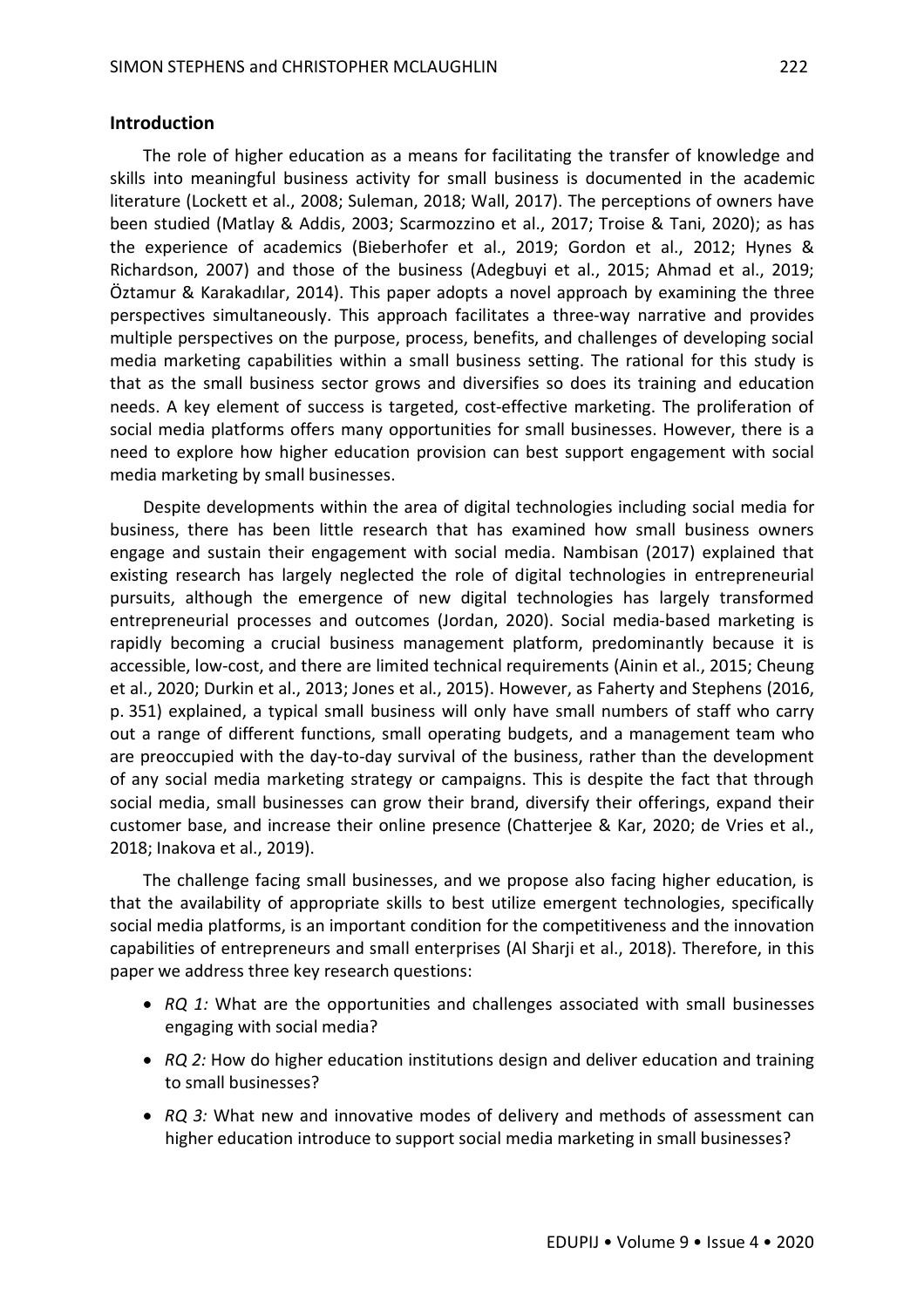We begin by examining the issues associated with marketing in a small business setting, specifically, in relation to the use of social media marketing. Second, we present an overview of how marketing, and specifically social media marketing, are delivered within higher education. We then present the data from our interviews, after which we present our conclusions, recommendations, limitations, and future research directions.

#### *Small Business, Social Media Marketing and Higher Education*

The availability of appropriate skills for utilizing emergent technologies is an important condition for the competitiveness and marketing capabilities of small businesses. We propose that a small business that cannot or does not engage with social media-related business and marketing activities will lose competitive advantage, experience a reduced market share over time, and provide a diminished customer experience. Of course, we must acknowledge that the focus for many small businesses is on day-to-day issues and economic survival. The literature (Amabile et al., 2002; Colombo et al., 2012; Dobbs & Hamilton, 2007; Panagiotakopoulos, 2020; Williams et al., 2018) reports that in the small business workplace environment there is little focus on strategic issues (such as marketing).

The solution comes in the form of three interrelated options. First, subject to resource availability, small businesses can recruit a specialist to lead their marketing function. Where this is not economically feasible, a second option is to upskill an existing member of staff (or themselves) by registering them for training at a Higher Education Institution (HEI). The third alternative is some form of student placement, apprenticeship, or graduate internship. We believe that higher education policy now emphasizes a need for HEIs to collaborate with employers in the design and delivery of programs of study for both current employees and potential future employees. There is significant evidence in the literature (Ferrández-Berrueco et al., 2016; Linehan & Sheridan, 2009; McGunagle & Zizka, 2020; Neier & Zayer, 2015) that until recently, provision in higher education was almost entirely designed to offer *for-employment* rather than *in-employment* education and training. We propose that a flexible education and training system can support small businesses to maximize their potential.

Atwong (2015, p. 28) explained that marketing faculties need to provide effective learning experiences in social media marketing in order to prepare students to meet industry's demand for talent. With intense competition for traditional learners, many HEIs are focusing their attention on those already in employment. Employers want skills delivered at a cost they can afford and often at short notice. Simultaneously, employees want initiatives that offer genuine prospects for career progression (Major, 2016; Manning & Parrott, 2018).

The extant literature (Merrill et al., 2020; Nicolescu & Cristian, 2009; Roth et al., 2014; Tomlinson, 2017) provides examples of how the alignment between the requirements of employers in terms of the abilities and skills they need from graduates does not match with the abilities and skills developed by individuals who attend HEIs. Many government-based initiatives have been introduced in a bid to bridge the gap between theory and practice. Indeed, HEIs are engaged in significant work with stakeholders to support the development, design, and delivery of programs that can furnish learners with the competencies required by the business community. Furthermore, the preparation of graduates for the workplace by HEIs through formal learning processes is now increasingly open to scrutiny. The changes being brought about by technology, specifically, the emergence of social media as a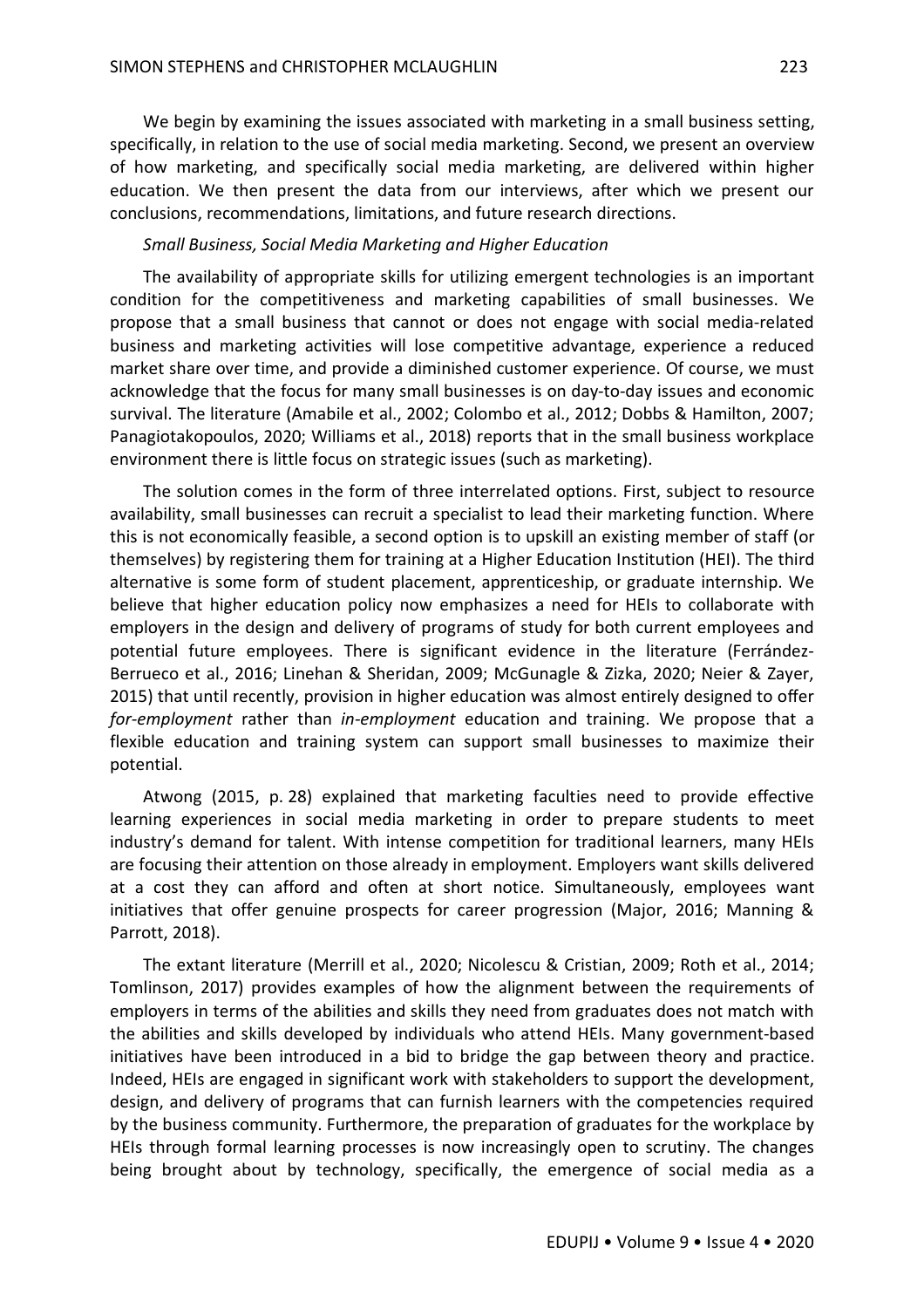specialized platform for marketing, requires us to reassess the role of higher education in skilling, reskilling, and upskilling small businesses in all aspects of marketing (OECD, 2019). The impact on the design and delivery of higher education has and will continue to be significant (Berkovich & Benoliel, 2020; Granitz & Pitt, 2011; Mason et al., 2009; Paul, 2019).

HEIs are now more than ever involved in purposeful engagement and collaboration with employers (big and small) in the design and delivery of programs of study. Therefore, it can realistically be expected that in the coming years there will be a surge in demand internationally for work-based learning (Ferrández-Berrueco et al., 2016; Reeve & Gallacher, 2007). Doherty and Stephens (2019, p. 331) proposed that this expected increase in demand has been influenced by three factors: 1) the rise in non-standardized work for employees; 2) the recognition by employers that knowledge is a source of competitive advantage; and 3) HEIs seeking exposure to real-life business problems, as well as improving their reputation amongst external employers. A common aim of work-based learning is to simultaneously meet the learning needs of employees and the needs of their employer. The extant literature (Major, 2016; Plewa et al., 2015; Rouvrais et al., 2020; Sobiechowska & Maisch, 2006) presents numerous accounts of the challenges that designing and delivering workbased learning poses for HEIs and academics who are accustomed to the traditional mode of teaching and learning. Major (2016) explained that academics gain from work-based learning by acquiring industry knowledge and exposure to real-life business problems which can then be passed on to traditional fulltime learners. Billett and Choy (2013) explained that employees gain by participating in learning that is embedded in the workplace and aligned with the needs of their employees. In the context of this article we propose that work-based learning offers small business owners the opportunity to upskill employees whilst successfully completing work packages that are of strategic importance and sustainable beyond the duration of the study program (Clifton et al., 2015; Rosenberg et al., 2012).

#### **Methodology**

Individual in-depth interviews were conducted with six employers, six employees, and six social media experts (a mix of academics and consultants). Ethical approval was sought and received from the respective HEIs of the authors. There were no conflicts of interest arising. In partnership with our faculty offices we were able to identify 30 potential participants (10 in each of the three target groups) We made initial contact via email and then followed up by phone. The initial response was positive and supportive. For a variety of reasons (time pressures, seasonal issues, holidays, and general calendar availability) not all the individuals we approached were able to participate.

The owner and employee participants represent the diverse nature of small businesses in Ireland. The six experts each have extensive experience of working with a wide range of small business owners and their staff. An opportunistic sampling approach was employed. The benefits of using opportunistic sampling is that it allows for a cost-effective and timeeffective approach to gaining generalizable insights from a readily available target population. The interviews were audio-recorded and then subsequently transcribed. Narrative structuring (Kvale, 2006) was used to encourage the interviewees to recount their experiences as freely and unguided as possible. This approach enabled the interviewees to provide highly contextualized and relevant accounts through a narrative (presented in the findings) which was then structured according to the interview schedule. A profile of the participants is presented in Table 1.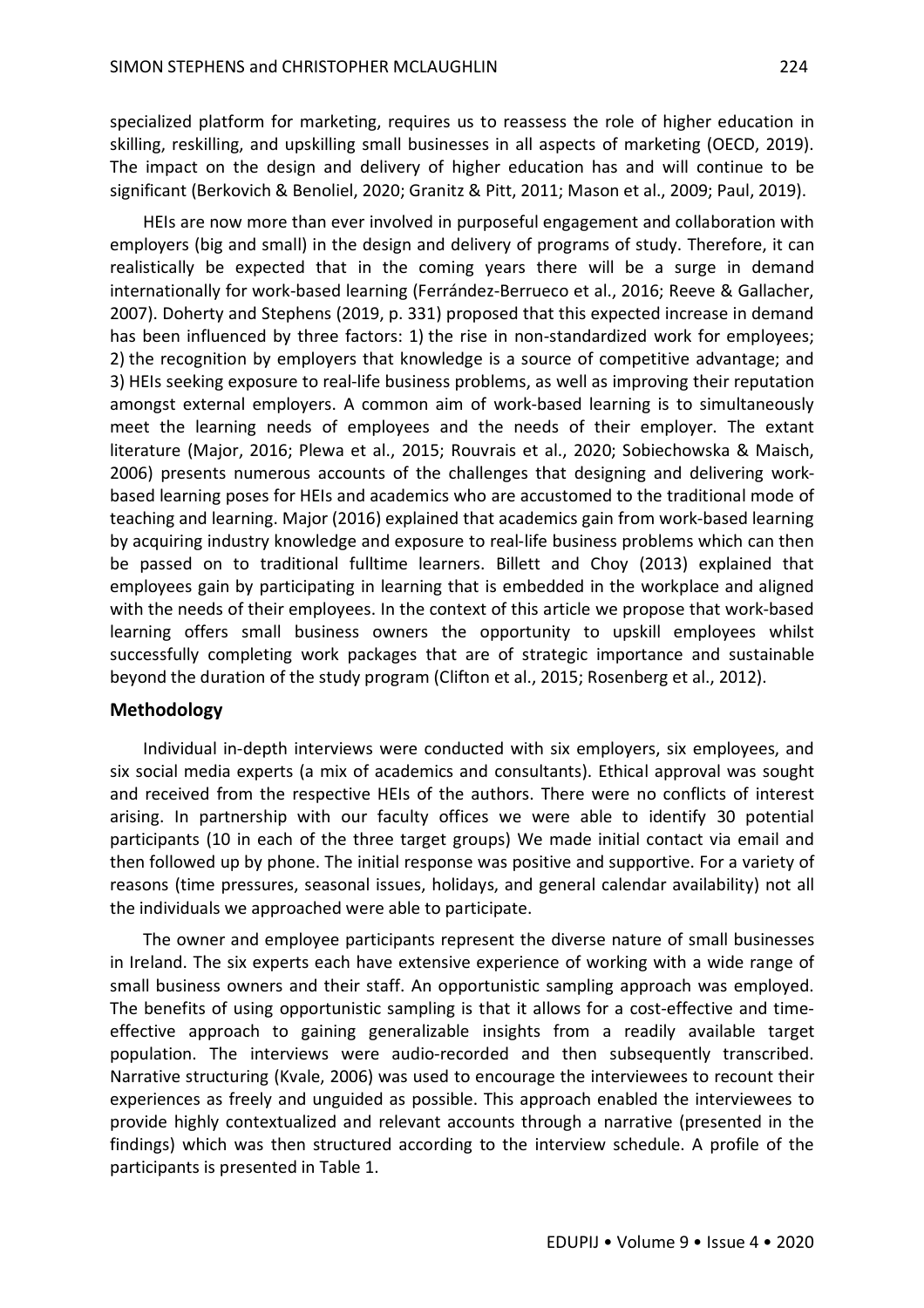| Role              | Gender | Age | Experience | Education             | Sector                   |
|-------------------|--------|-----|------------|-----------------------|--------------------------|
| Expert 1          | Female | 49  | 24 years   | PhD                   | <b>Higher Education</b>  |
| Expert 2          | Female | 42  | 12 years   | <b>MBA</b>            | <b>Government Unit</b>   |
| Expert 3          | Male   | 56  | 22 years   | PhD                   | <b>Higher Education</b>  |
| Expert 4          | Female | 38  | 11 years   | PhD                   | <b>Higher Education</b>  |
| Expert 5          | Male   | 33  | 7 years    | <b>MSc</b>            | Policy/Funding           |
| Expert 6          | Female | 36  | 10 years   | PhD                   | <b>Higher Education</b>  |
| Owner 1           | Male   | 55  | 30 years   | <b>MBS</b>            | Consultancy              |
| Owner 2           | Female | 41  | 20 years   | <b>BEng</b>           | Health & Safety          |
| Owner 3           | Female | 30  | 5 years    | <b>BSc</b>            | <b>Fitness</b>           |
| Owner 4           | Male   | 32  | 10 years   | <b>BSc</b>            | <b>Computer Games</b>    |
| Owner 5           | Male   | 55  | 30 years   | <b>MBS</b>            | Cafe                     |
| Owner 6           | Female | 40  | 20 years   | <b>MBS</b>            | <b>Prof Services</b>     |
| Employee 1        | Female | 26  | 3 years    | <b>MBS</b>            | <b>Prof Services</b>     |
| <b>Employee 2</b> | Male   | 31  | 8 years    | 2 <sup>nd</sup> Level | Design                   |
| <b>Employee 3</b> | Male   | 34  | 10 years   | <b>BBS</b>            | <b>Prof Services</b>     |
| Employee 4        | Female | 24  | 2 years    | Dip in Bus            | Retail                   |
| Employee 5        | Female | 32  | 10 years   | <b>MSc</b>            | <b>Building Provider</b> |
| Employee 6        | Male   | 20  | 1 year     | 2 <sup>nd</sup> Level | <b>Car Sales</b>         |

**Table 1.** Participants

Exploring the three perspectives simultaneously facilitated a three-way narrative. The result gave 18 differing perspectives on the purpose, process, benefits, and challenges of adopting social media-based marketing within a small business setting. The structure of the interviews (which were used to structure the findings) was as follows: with regards to attitudinal beliefs, the participants were asked about the advantages and disadvantages of owner/managers using social media as a marketing tool in their business. A further question was used to identify individuals or groups who might encourage or discourage the use of social media as a marketing tool. Next, we explored factors which small businesses perceive as either facilitating or as barriers. Finally, we asked about the return on investment (ROI) for a small business who invests in social media marketing training.

### **Findings**

The interviews started with a review of the main benefits of using social media (SM) for marketing in a small business setting. A number of benefits were identified:

*If they are trying to enter a foreign market or even their own domestic market, how does a small company with a novel offering get its head above all that noise…social media is one of the ways to do that…to punch above their weight.* [Expert 4]

*It's the first place people search about us and what we do…but it can be hard to keep up with the messages…email and phone are still the best.* [Owner 2]

*SM for a business is available 24x7, open around the clock, even if they are closed they are engaging with customers.* [Expert 1]

*People have started using the online marketplace a lot, and so we are able to sell a lot of materials to homeowners and people doing small projects via our social media accounts.* [Employee 5]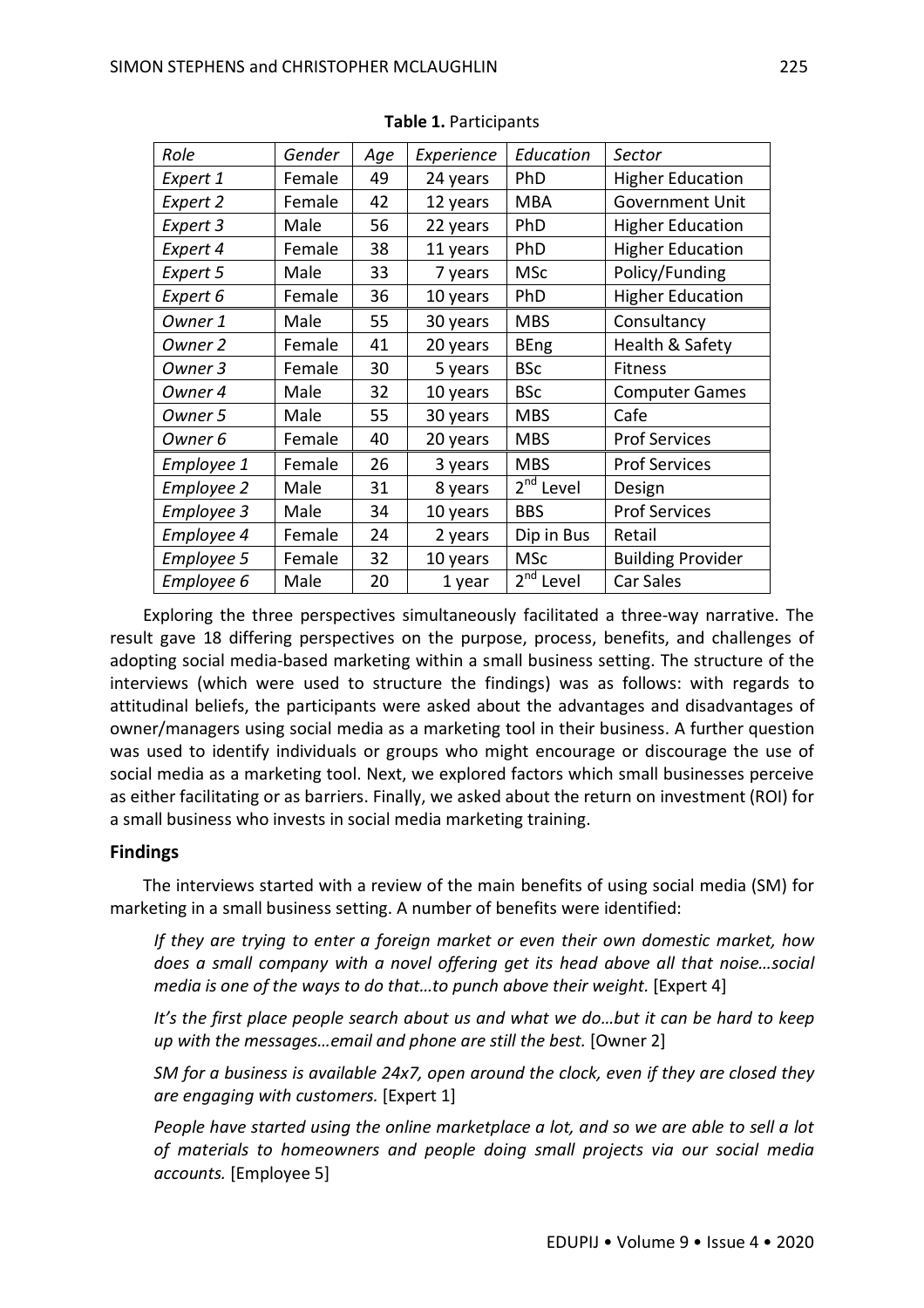*Social media is great…it puts out a message very quickly, and promotion is a big thing; that is why you get involved, getting something back, being a known provider.*  [Expert 2]

Overall the key benefits that were identified include a lack of barriers to development, and limited setup costs and an ability to virtually interact with and sell to customers. However, the interviewees also reported a number of limitations and challenges:

*Depends on the business and its adoption of SM: if B2B or B2C…for B2C it's very important to promote the business, keeping your customers informed of what's going on.* [Expert 2]

*We have tried to use it but it took a lot of time to set it up and I don't have the staff to maintain it…to be honest when you do look at it all the messages are just another headache.* [Owner 1]

*I always say to them it's not always free as you are spending your time monitoring and managing it…some people's* [SME owner/managers] *perspective is strange; they don't see their own time as having value.* [Expert 5].

*It is time-consuming…staff become distracted from their main duties…it's a balance as it depends on the SMEs size...having the resources and the time is important.* [Owner 4]

*SMEs need to understand what they are doing…a lack of understand of the permanency of what is out there and a lack of understanding of search engine optimization.* [Expert 4]

*Bad news, negative comments, one random experience that a customer claims to have had can become a real problem…I prefer to deal with customers over the phone and when I visit in person.* [Employee 3]

*It really is like having another business. I have to spend so much time interacting with my clients and commenting on their posts…I mean, it all helps but it takes up so much time.* [Owner 3]

*It depends on the sector; transport and logistics don't use it as its more of a B2B sector, and so SM tends not to be used…maybe they use Facebook just to get their brand out there.* [Expert 4]

*Time resources, and manpower, but mostly time, they* [SME owners] *have a perception that…they don't have the time.* [Expert 3]

*My customers don't want to use Facebook and tell everyone their problems, especially if they have a serious issue which we need to handle in private.* [Owner 6]

Overall the key challenges relate to the: appropriateness/usefulness for the industry; the potential for negative outcomes; and most significantly, the amount of time required either by the owner and/or their staff to manage their social media presence. Next, we explored how social media was "managed" and by who with the small business setting.

*Its peers or people within the same area you're in…networks, people in your own groups or networks you're in…fellow companies or people you have met during the process* [of starting up] *would be interested in what you're doing.* [Expert 2]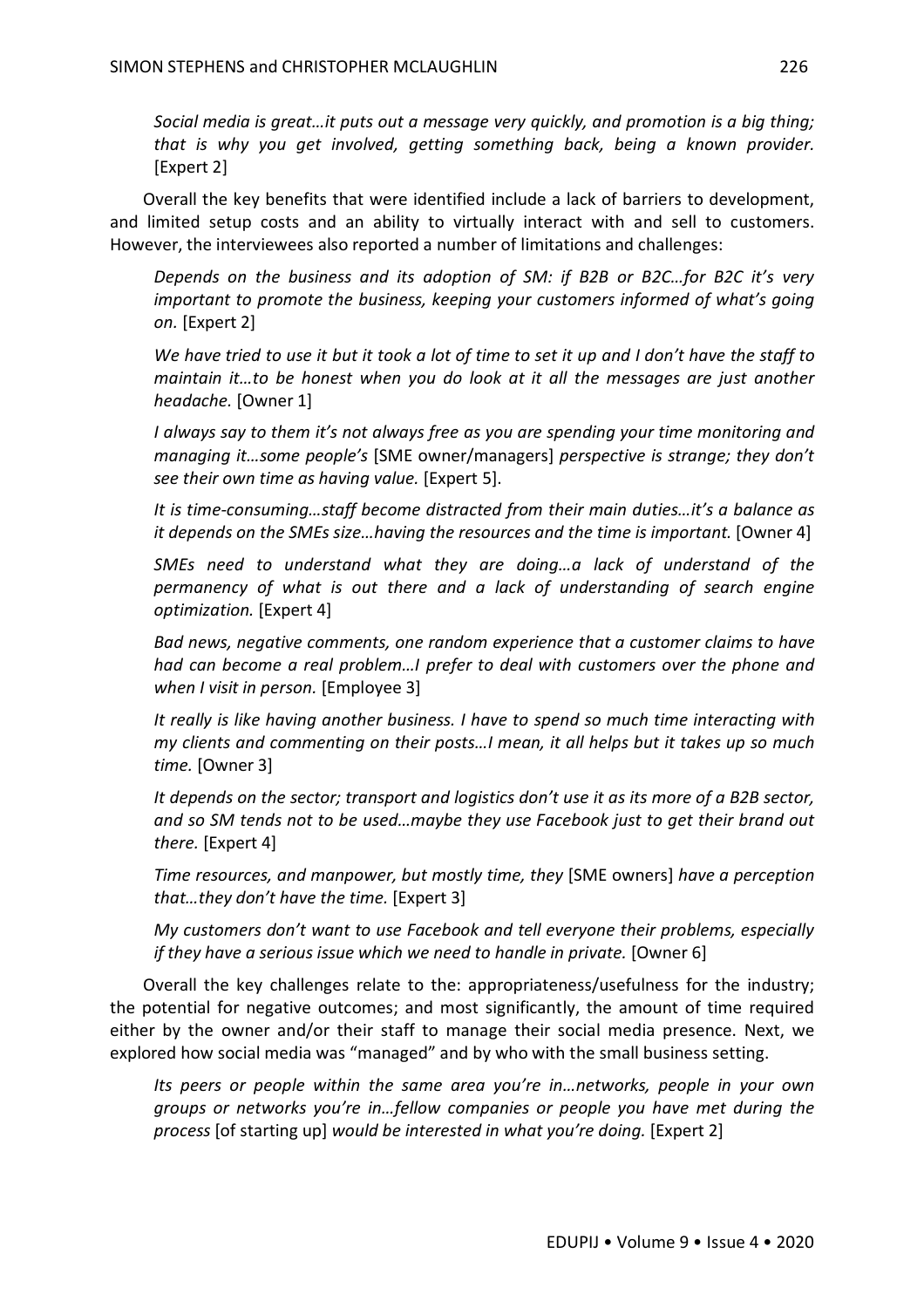*That would be peer pressure...in the context of small firms you can ask them why they did it* [engage or adopt with social media]…*because everyone else has done it, but they may not know why they are doing it.* [Expert 4]

*Like most things here, I do it all…not all day, but most evenings and maybe a blitz on a Sunday evening.* [Owner 5]

*Younger family members where family learning can shed some light on the use of social media.* [Expert 1]

*Ever since I started I have looked after the Facebook stuff. A colleague does the online retail side, so I just get people interested and clicking the link to the [online] shop.* [Employee 2]

*More specifically, if the younger family member comes in they bring in new resource and knowledge [social media] into the business.* [Expert 4]

*I was shown how the online competitions worked and then was just left to sort it out...the other stuff like messages they are not really bothered about.* [Employee 6]

Overall the interviewees reported an eclectic mix of approaches, and a clear lack of structure and job/task design. The initial time assigned to setting up marketing initiatives was not matched by the necessary resources for structured and successful management. Small wins are viewed as a positive, but there is limited oversight and no evidence of any high-level planning.

Having explored the reality of small business engagement and the utilization of social media marketing, we next explored the capacity of HEIs to facilitate the adoption of social media marketing by small businesses. Surprisingly, the focus of the experts was on how HEIs could adopt the role of advocates by engaging directly with small business owners to first, explain the value of social media and second, to help with resource planning and ongoing management issues.

*They* [small business owners] *need things such as vision to add value to the company and technical competency had emerged.* [Expert 5]

*It comes down to a lack of education, they* [SME owners] *thought there were costs associated with starting up a social media presence.* [Expert 3]

*Setting up their own [web]pages…thinking that they just had to set up a page, whereas its much more than that.* [Expert 6].

*Way of knowing how people* [customers] *go through your pages online, tracking their movements, if or how they make a sale.* [Expert 1]

*Reveal customer attitudes and behavior, and bring in money…new business…new partnerships and customers.* [Expert 4]

*More local groups…more research needs to be done, results need to be available for SMEs to see what is happening.* [Expert 3]

*A lot of people have no marketing expertise. It depends on your background; more mentoring needs to be provided, more classes…there is no harm with that.* [Expert 2]

*As a business school we need to reach beyond our ivory tower…to show that social media is not just a 'nice to have,' not an add-on, but an important tool.* [Expert 4]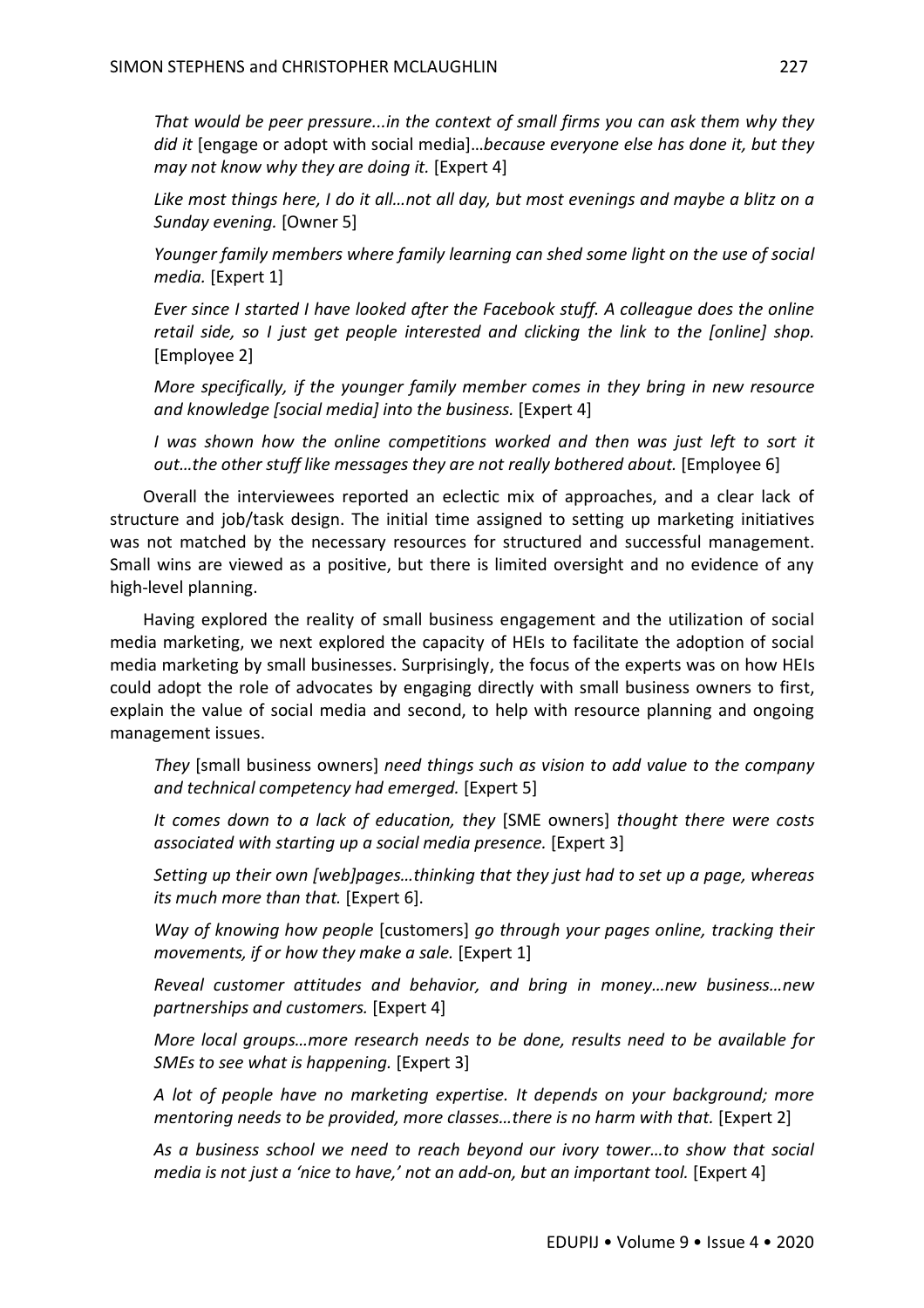For the owners there were a diverse mix of expectations and needs:

*Training to keep me up-to-date…there are always new tools and sites that we could be using.* [Owner 6]

*Projects with a real outcome would be great…although I am not sure how we keep it going afterwards.* [Owner 5]

*Train someone on the job…I can't do it all but one of the office staff could be given time to work on it each week.* [Owner 4]

*I* would love a student to come in to completely redesign everything...there must be *loads we things that we don't do or know about.* [Owner 2]

*I need to start learning. If I could do a project with classmates and a good teacher then I would be able to get myself properly organized.* [Owner 2]

For the employees (many of whom are graduates of HEIs) there were very specific needs, mainly around the requirement for an external advocate who could support the scaling up of social media-based marketing:

*I need more training on how to improve our SEO in order that we will attract people to our website. Then I can link back to Facebook and Instagram to really start getting our online customer base up.* [Employee 1]

*I am trying to get my boss to try one big online campaign, so if I did a course then I would have someone to help me work on a project.. then maybe I could work on marketing full-time*. [Employee 4]

*We don't do anything at the moment…our content is so bad I think it puts people off. If I had a proper reason to design and package our products* [cars] *then we could do much more business.* [Employee 6]

*It is so frustrating try to get [anyone] to listen to my ideas. Other shops are doing it so all we need to do is to keep up. I would love to work on it full-time.* [Employee 4]

In the final part of the interviews we asked the participants about the value of experiential learning with an emphasis of what could be delivered through work-based learning initiatives.

*If I had a placement in my postgrad then I could have used my (academic) supervisor to help me with some of the work they asked me to do at the start.* [Employee 5]

*A proper well designed project that they* [employees] *are assessed on but that I can see something tangible. Then I would consider spending more money and getting that member of staff to work on it as needs be.* [Employer 2]

*There is so much we can do. If we had online classes then we could work live on the social media platforms and get real momentum.* [Expert 6]

These three quotes capture the willingness of the participants to engage in some form of work-based learning. We propose it is HEIs who are best positioned to facilitate this process.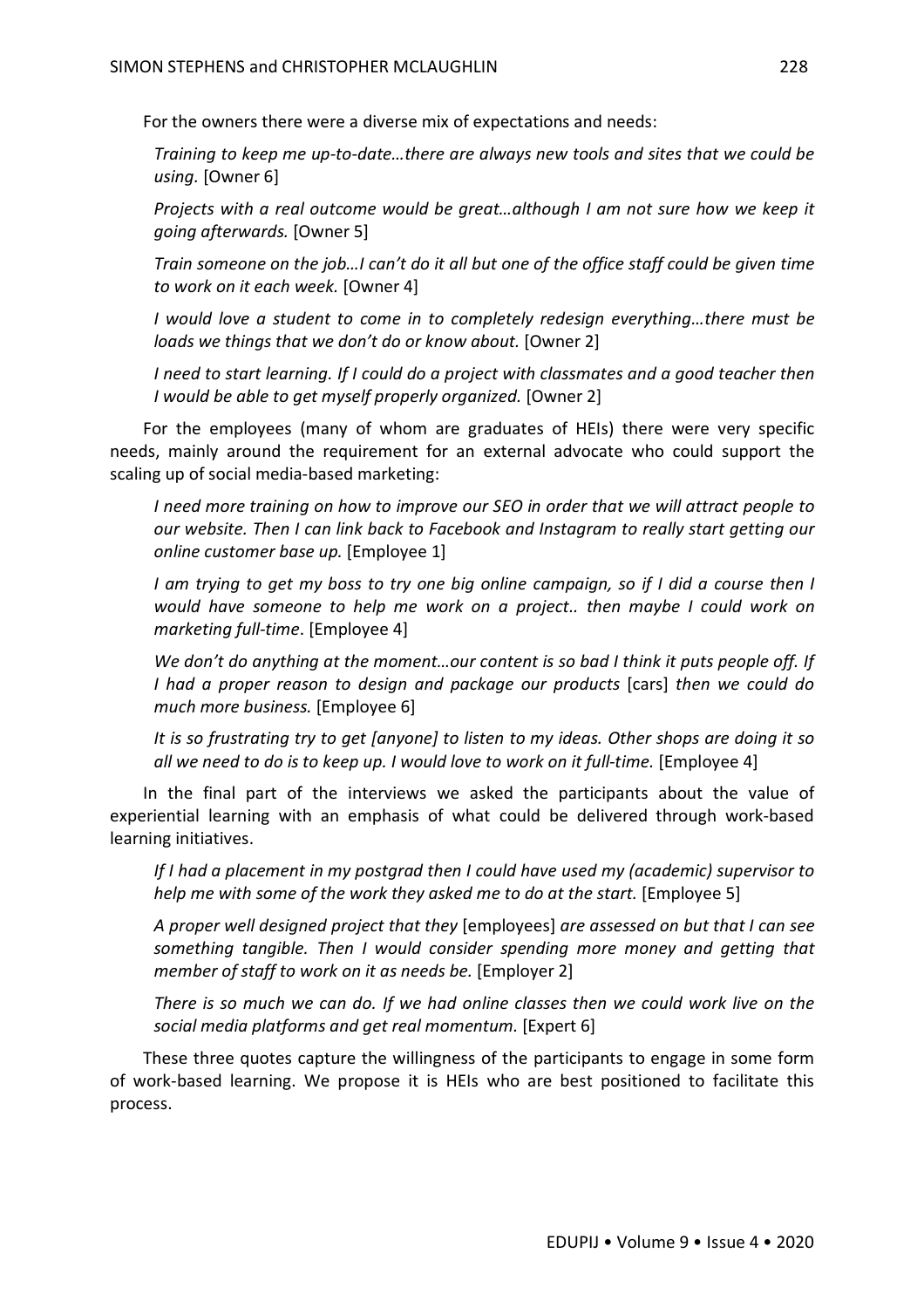### **Discussion**

Previously, authors (Adegbuyi et al., 2015; Cesaroni & Consoli, 2016; Fillis et al., 2004; McCann & Barlow, 2015) have noted that it is important for business owners to understand the impact (positive and negative) that social media marketing can potentially have on their business. Specifically, social media marketing can help small businesses to: generate increased sales; secure new customers; identify opportunities; avenues for communication; and increase market presence (Eggers et al., 2017). There is however, a false expectation that because barriers (including) cost are low (initially), that all business owners will adopt and resource social media marketing. This is not the case. However, HEIs can play a key role in providing the knowledge and skills necessary to support the small business sector. Social media marketing is identified in the interviews as a promotional and cost-effective tool, that, when used correctly, increases awareness of products or services. The evidence from our interviews in this study indicate that there is both a desire and willingness among small business owners to integrate social media marketing into their business strategy. However, operationalizing social media marketing presents a significant key challenge, as is utilizing its capacity and measuring its impact through appropriate metrics that can support evidencebased decision-making. Our findings indicate that limited time and skills shortages can negatively impact the ability of small business to utilize social media marketing. Unfortunately, some of the employers and their employees were unaware of the capacity or functions of social media marketing. Finally, the participants suggested that there are sectorspecific adoption challenges, and that for many small businesses there remains a fear of receiving negative feedback from their customers.

In terms of the resources that small business require, it is interesting to note that family members were identified as key advocates and often reported as the individuals who managed the social media platforms and activities. It is not surprising that finance was raised as an issue. But of greater significance in this study is the influence of the attitudes, knowledge, and capacity of the owners. Our experts were shown to be strong advocates, but there is a role for HEIs in bridging this knowledge gap. However, this is not just through the delivery of traditional skills, but by working as advocates through consultancy and by developing student, graduate, and employee advocates through a comprehensive provision of experiential and work-based learning.

Bensimon et al. (2004) explained that in order to ensure an appropriate link between research and practice, there is a need to study problems that are of greater relevance to policymakers and practitioners. Therefore, this paper presents our answer to RQ3 in the form of the following recommendations to HEIs:

- Biannual seminars or webinars are needed to update owners and their staff on the latest technology, new platforms, and trends in marketing for small businesses.
- Innovative provision and dual-education initiatives such as the new apprenticeships and work-based learning are the format of delivery most likely to succeed.
- HEIs must work in partnership with employers to support extended placements and rotational programs as part of programs of study.
- Employers must work with HEIs to promote initiatives like company visits, industry guest speakers and learners collaborating on real life projects proposed by local organizations.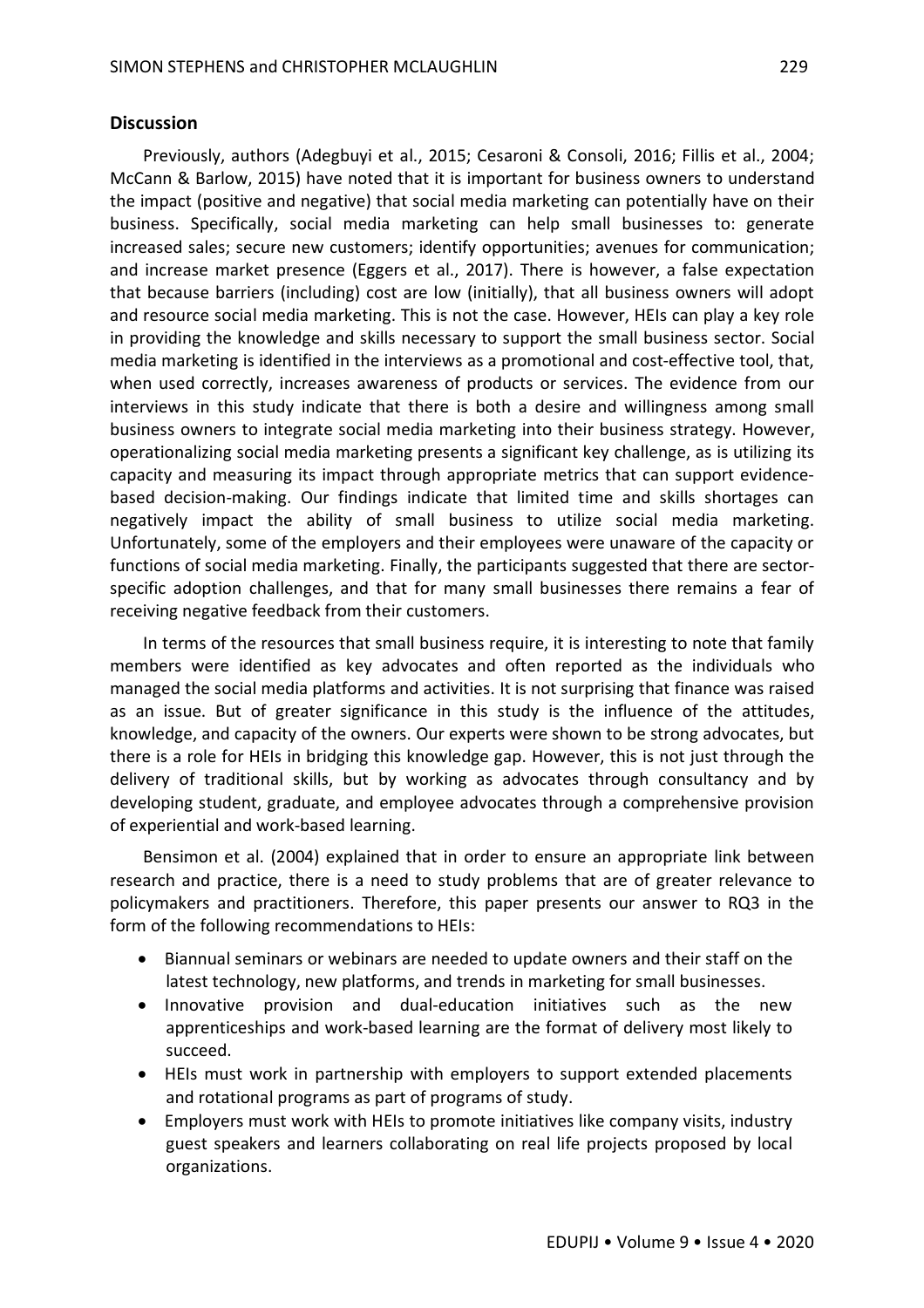These recommendations add to the literature and present novel ways in which HEIs can better support the activities of small businesses.

#### **Conclusion**

This paper contributes to the scholarly debate on how HEIs can meet the training and educational need of small businesses. The success of partnerships between HEIs and small businesses can be linked to the relationships that form between employers, employees, and academics (Cameron et al., 2019; Ferrández-Berrueco et al., 2016; Roberts, 2018; Stephens et al., 2014). Therefore, we have provided insight from three key stakeholder groups (experts, employers, and employees) simultaneously; something not previously presented in the literature. The challenges associated with work-based learning place demands on the design and delivery of curriculum, pedagogy, and accreditation (Byrom & Aiken, 2014; Manning & Parrott, 2018). It is imperative that owner-managers are made fully aware of the benefits of using social media for the purposes of marketing. HEIs and their staff have a key role in increasing awareness, as do graduates from HEIs. There is a need to change how HEIs manage their program design process. A greater diversity of offerings in terms of content, duration, delivery modes, assessment design, and the proportion of work-based learning is needed.

We conclude by acknowledging the limitations of our study. Our sample size is small and a greater number of case study organizations would add additional perspective. Furthermore, an extended longitudinal study may provide greater insights. There is significant scope for further research. Specifically, further research is needed to explore and report on case studies that relate to the implementation of our four recommendations and the associated outcomes achieved within a small business setting.

#### **Notes**

Corresponding author: SIMON STEPHENS

#### **References**

- Adegbuyi, O. A., Akinyele, F. A., & Akinyele, S. T. (2015). Effect of social media marketing on small scale business performance in OTA-Metropolis. *International Journal of Social Sciences and Management, 2*(3), 275-283. https://doi.org/10.3126/ijssm.v2i3.12721
- Ahmad, S., Abu Bakar, A., & Ahmad, N. (2019). Social media adoption and its impact on firm performance: the case of the UAE. *International Journal of Entrepreneurial Behavior & Research, 25*(1), 84-111. https://doi.org/10.1108/IJEBR-08-2017-0299
- Ainin, S., Parveen, F., Moghavvemi, S., Jaafar, N. I., & Mohd Shuib, N. L. (2015). Factors influencing the use of social media by SMEs and its performance outcomes. *Industrial Management & Data Systems, 115*(3), 570-588. https://doi.org/10.1108/IMDS-07- 2014-0205
- Al Sharji, A., Ahmad, S., & Abu Bakar, A. (2018). Understanding social media adoption in SMEs. *Journal of Entrepreneurship in Emerging Economies, 10*(2), 302-328. https://doi.org/10.1108/JEEE-08-2017-0058
- Amabile, T. M., Hadley, C. N., & Kramer, S. J. (2002). Creativity under the gun. *Harvard Business Review on The Innovative Enterprise, August 2002*, Article R0208C.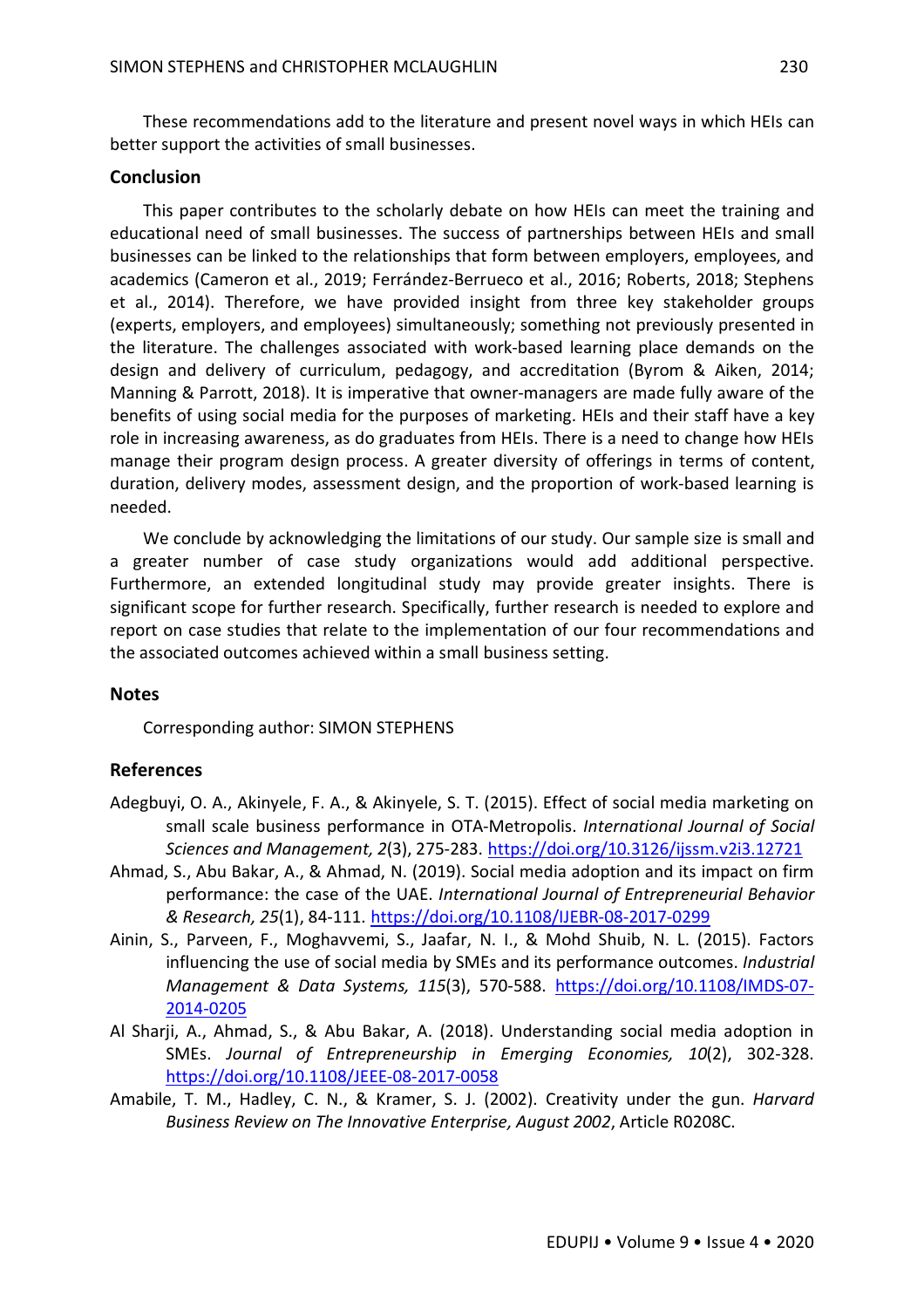- Atwong, C. T. (2015). A Social Media Practicum: An Action-Learning Approach to Social Media Marketing and Analytics. *Marketing Education Review, 25*(1), 27-31. https://doi.org/10.1080/10528008.2015.999578
- Bensimon, E. M., Polinghorne, D. E., Bauman, G. L., & Vallejo, E. (2004). Doing research that makes a difference. *Journal of Higher Education, 75*(1), 104-126. https://doi.org/10.1080/00221546.2004.11778898
- Berkovich, I., & Benoliel, P. (2020). Marketing teacher quality: critical discourse analysis of OECD documents on effective teaching and TALIS. *Critical Studies in Education, 61*(4), 496-511. https://doi.org/10.1080/17508487.2018.1521338
- Biberhofer, P., Lintner, C., Bernhardt, J., & Rieckmann, M. (2019). Facilitating work performance of sustainability-driven entrepreneurs through higher education: The relevance of competencies, values, worldviews and opportunities. *The International Journal of Entrepreneurship and Innovation, 20*(1), 21-38. https://doi.org/10.1177%2F1465750318755881
- Billett, S., & Choy, S. (2013). Learning through work: emerging perspectives and new challenges. *Journal of Workplace Learning, 25*(4), 264-276. https://doi.org/10.1108/13665621311316447
- Byrom, T., & Aiken, V. (2014). Doing it differently: Re-designing the curriculum to face the challenges of student work-based learning opportunities. *Higher Education, Skills and Work-Based Learning, 4*(3), 271-283. https://doi.org/10.1108/HESWBL-05-2014-0017
- Cameron, C., Ashwell, J., Connor, M., Duncan, M., Mackay, W., & Naqvi, J. (2019). Managing risks in work-integrated learning programmes: a cross-institutional collaboration. *Higher Education, Skills and Work-Based Learning, 10*(2), 325-338. https://doi.org/10.1108/HESWBL-05-2019-0072
- Cesaroni, F. M., & Consoli, D. (2015). Are Small Businesses Really Able to Take Advantage of Social Media? *Electronic Journal of Knowledge Management, 13*(4), 257-268. https://academic-publishing.org/index.php/ejkm/article/view/1062
- Chatterjee, S., & Kar, A. K. (2020). Why do small and medium enterprises use social media marketing and what is the impact: Empirical insights from India. *International Journal of Information Management, 53*(4), Article 102103. https://doi.org/10.1016/j.ijinfomgt.2020.102103
- Cheung, M. L., Pires, G. D., Rosenberger, P. J., III, & De Oliveira, M. J. (2020). Driving COBRAs: the power of social media marketing. *Marketing Intelligence & Planning* (Advance online publication). https://doi.org/10.1108/MIP-11-2019-0583
- Clifton, N., Huggins R., Morgan B., & Thompson P. (2015). An appropriate tool for entrepreneurial learning in SMEs? The case of the Twenty Leadership Programme. *Local Economy, 30*(5), 534–556. https://doi.org/10.1177%2F0269094215589310
- Colombo, M. G., Laursen, K., Magnusson, M., & Rossi-Lamastra, C. (2012). Small Business and Networked Innovation: Organizational and Managerial Challenges. *Journal of Small Business Management, 50*(2), 181-190. https://doi.org/10.1111/j.1540- 627X.2012.00349.x
- de Vries, H. P., Veer, E., & de Vries, K. V. (2018). An examination of SME social media use in the food industry. *Journal Small Enterprise Research, 25*(3), 227-238. https://doi.org/10.1080/13215906.2018.1521741
- Dobbs, M., & Hamilton, R. T. (2007). Small business growth: recent evidence and new directions. *International Journal of Entrepreneurial Behavior & Research, 13*(5), 296- 322. https://doi.org/10.1108/13552550710780885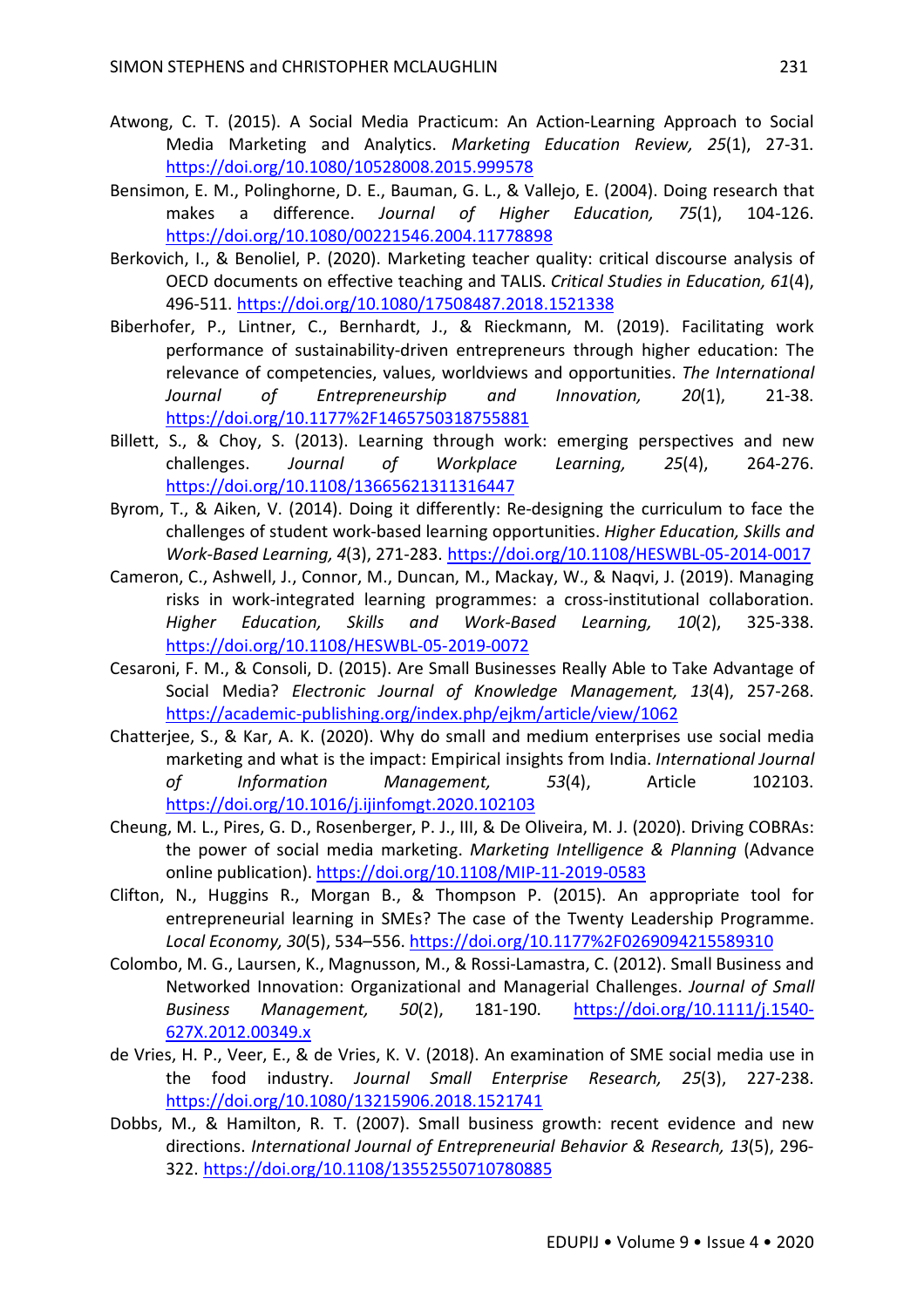- Doherty, O., & Stephens, S. (2019). The cultural web, higher education and work-based learning. *Industry and Higher Education, 34*(2), 330-341. https://doi.org/10.1177%2F0950422219879614
- Durkin, M., McGowan, P., & McKeown, N. (2013). Exploring social media adoption in small to medium-sized enterprises in Ireland. *Journal of Small Business and Enterprise Development, 20*(4), 716-734. https://doi.org/10.1108/JSBED-08-2012-0094
- Eggers, F., Hatak, I., Kraus, S., & Niemand, T. (2017). Technologies That Support Marketing and Market Development in SMEs—Evidence from Social Networks. *Journal of Small Business Management, 55*(1), 270-302. https://doi.org/10.1111/jsbm.12313
- Faherty, U., & Stephens, S. (2016). Innovation in micro-enterprises: reality or fiction. *Small Business and Enterprise Development*, *23*(2), 349-362. https://doi.org/10.1108/JSBED-11-2013-0176
- Ferrández-Berrueco, R., Kekale, T., & Devins, D. (2016). A framework for work-based learning: basic pillars and the interactions between them. *Higher Education, Skills and Work-Based Learning, 6*(1), 35-54. https://doi.org/10.1108/HESWBL-06-2014-0026
- Fillis, I., Johannson, U., & Wagner, B. (2004). Factors impacting on e-business adoption and development in the smaller firm. *International Journal of Entrepreneurial Behaviour & Research, 10*(3), 178-191. https://doi.org/10.1108/13552550410536762
- Gordon, I., Hamilton, E., & Jack, S. (2012). A study of a university-led entrepreneurship education programme for small business owner/managers. *Entrepreneurship & Regional Development, 24*(9-10), 767-805. https://doi.org/10.1080/08985626.2011.566377
- Granitz, N., & Pitt, L. (2011). Teaching About Marketing and Teaching Marketing with Innovative Technology. *Journal of Marketing Education, 33*(2),127-130. https://doi.org/10.1177/0273475311410844
- Hynes, B., & Richardson, I. (2007). Entrepreneurship education: A mechanism for engaging and exchanging with the small business sector. *Education + Training*, *49*(8/9), 732- 744. https://doi.org/10.1108/00400910710834120
- Iankova, S., Davies, I., Archer-Brown, C., Marder, B., & Yau, A. (2019). A comparison of social media marketing between B2B, B2C and mixed business models. *Industrial Marketing Management, 81*(1), 169-179. https://doi.org/10.1016/j.indmarman.2018.01.001
- Jones, N., Borgman, R., & Ulusoy, E. (2015). Impact of social media on small businesses. *Journal of Small Business and Enterprise Development, 22*(4), 611-632. https://doi.org/10.1108/JSBED-09-2013-0133
- Jordan A. (2020, February 27). A Guide to Social Media Strategy for Small Business. *Small Business*. https://smallbusiness.co.uk/a-guide-to-social-media-strategy-for-smallbusiness-owners-2549667/
- Kvale, S. (2006). *Interviews: An Introduction to Qualitative Research Interviewing*, Sage.
- Lockett, N., Kerr, R., & Robinson, S. (2008). Multiple Perspectives on the Challenges for Knowledge Transfer between Higher Education Institutions and Industry. *International Small Business Journal, 26*(6), 661-681. https://doi.org/10.1177%2F0266242608096088
- Major, D. (2016). Models of work-based learning, examples and reflections. *Journal of Work-Applied Management, 8*(1), 17-28. https://doi.org/10.1108/JWAM-03-2016-0003
- Manning, L., & Parrott, P. (2018). The impact of workplace placement on students' entrepreneurial attitude. *Higher Education, Skills and Work-Based Learning, 8*(1), 56- 69. https://doi.org/10.1108/HESWBL-05-2017-0030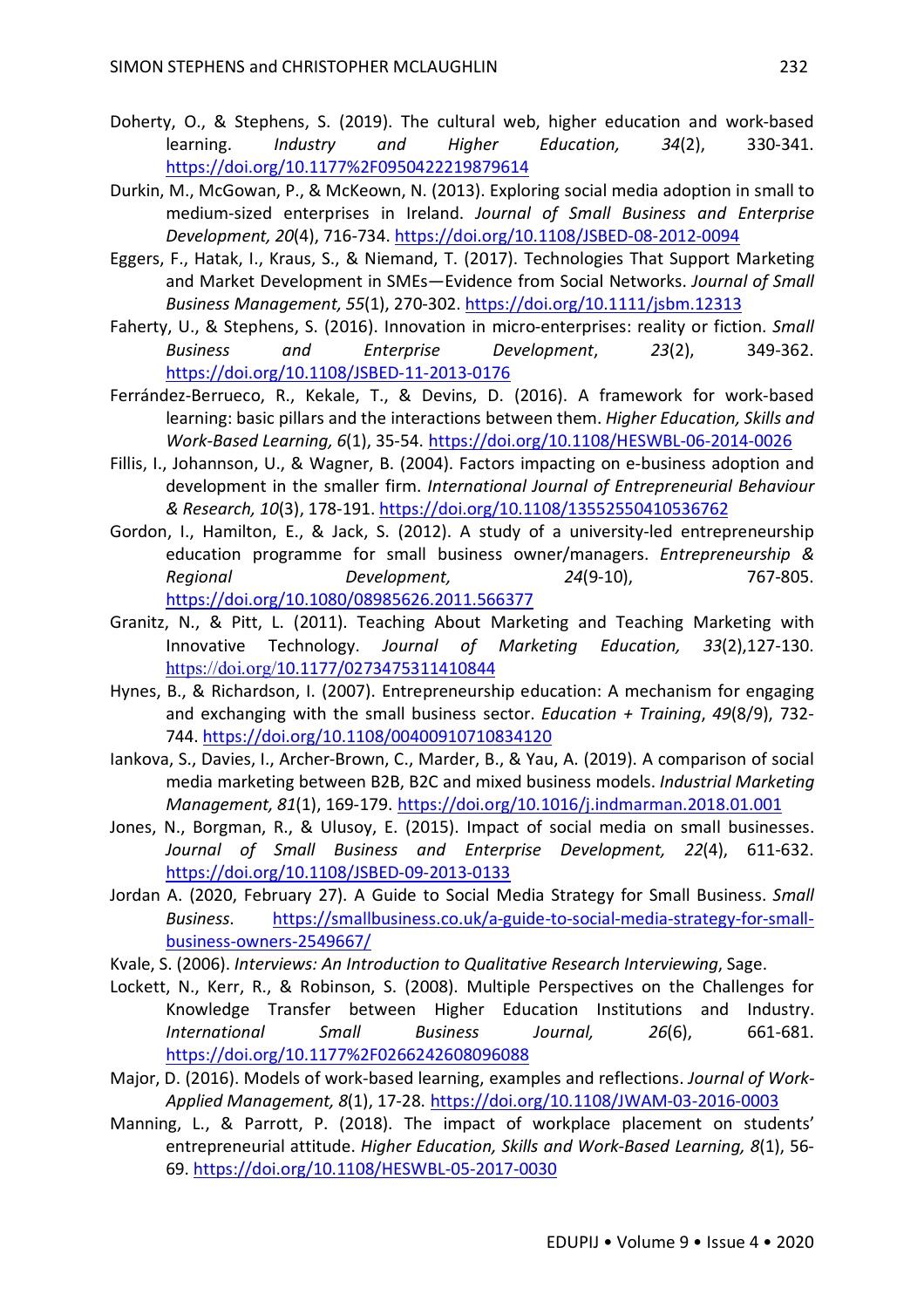- Mason, G., Williams, G., & Cramner, S. (2009). Employability skills initiatives in higher education: what effects do they have on graduate labour market outcomes? *Education Economics, 17*(1), 1-30. https://doi.org/10.1080/09645290802028315
- Matlay, H., & Addis, M. (2003). Adoption of ICT and e-commerce in small businesses: an HEI-based consultancy perspective. *Journal of Small Business and Enterprise Development, 10*(3), 321-335. https://doi.org/10.1108/14626000310489790
- McCann, M., & Barlow, A. (2015). Use and measurement of social media for SME. *Journal of Small Business and Enterprise Development, 22*(2), 273-287. https://doi.org/10.1108/JSBED-08-2012-0096
- McGunagle, D., & Zizka, L. (2020). Employability skills for 21st-century STEM students: the employers' perspective. *Higher Education, Skills and Work-Based Learning, 10*(3), 591-606. https://doi.org/10.1108/HESWBL-10-2019-0148
- Merrill, B., Finnegan, F., O'Neill, J., & Revers, S. (2020). When it comes to what employers are looking for, I don't think I'm it for a lot of them': class and capitals in, and after, higher education. *Studies in Higher Education*, 45(1), 163-175. https://doi.org/10.1080/03075079.2019.1570492
- Nambisan, S. (2017). Digital entrepreneurship: Toward a digital technology perspective of entrepreneurship. *Entrepreneurship Theory and Practice, 41*(6), 1029-1055. https://doi.org/10.1111%2Fetap.12254
- Neier, S., & Zayer, L. T. (2015). Students' Perceptions and Experiences of Social Media in Higher Education. *Journal of Marketing Education, 37*(3), 133-143. https://doi.org/10.1177%2F0273475315583748
- Nicolescu, L., & Cristian, P. (2009). Relating Higher Education with the Labour Market: Graduates' expectations and employers' requirements. *Tertiary Education and Management, 15*(1), 17-33. https://doi.org/10.1080/13583880802700024
- OECD. (2019) *OECD Studies on SMEs and Entrepreneurship SME and Entrepreneurship Policy in Ireland.* OECD. https://doi.org/10.1787/e726f46d-en
- Öztamur, D., & Karakadılar, İ. S. (2014). Exploring the role of social media for SMEs: as a new marketing strategy tool for the firm performance perspective. *Procedia – Social and Behavioural Sciences, 150*(1), 511-520. https://doi.org/10.1016/j.sbspro.2014.09.067
- Panagiotakopoulos, A. (2020). Exploring the link between management training and organizational performance in the small business context. *Journal of Workplace Learning, 32*(4), 245-257. https://doi.org/10.1108/JWL-10-2019-0121
- Paul, P. (2019). A gap analysis of teaching marketing ethics: Desired versus current state. *Journal of Education for Business, 94*(7), 460-470. https://doi.org/10.1080/08832323.2019.1568221
- Plewa, C., Galán-Muros, V., & Davey, T. (2015). Engaging business in curriculum design and delivery: a higher education institution perspective. *Higher Education, 70*(1), 35-53. https://doi.org/10.1007/s10734-014-9822-1
- Reeve, F., & Gallacher, J. (2007). Employer–university partnerships: a key problem for workbased learning programmes? *Journal of Education and Work, 18*(2), 219-233. https://doi.org/10.1080/13639080500085992
- Roberts, J. (2018). The Possibilities and Limitations of Experiential Learning Research in Higher Education. *Journal of Experiential Education, 41*(1), 3-7. https://doi.org/10.1177%2F1053825917751457